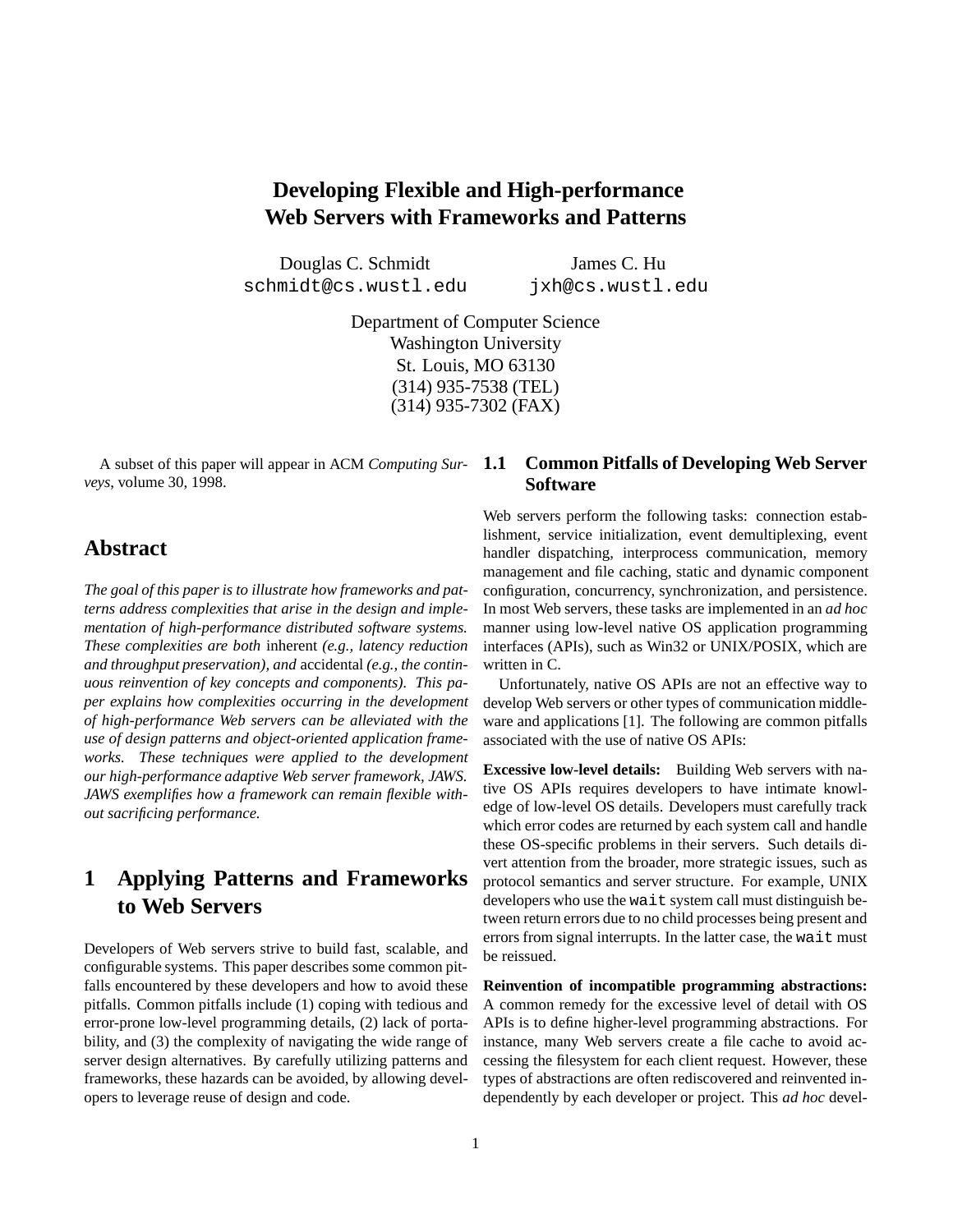opment process hampers productivity and creates incompatible components that are not readily reusable within and across projects.

**High potential for errors:** Programming to low-level OS APIs is tedious and error-prone due to their lack of typesafety. For example, most Web servers are programmed with the Socket API [2]. However, endpoints of communication in the Socket API are represented as untyped handles. This increases the potential for subtle programming mistakes and run-time errors.

**Lack of portability:** Low-level OS APIs are notoriously non-portable, even across releases of the same OS. For instance, implementations of the Socket API on Win32 platforms (WinSock) are subtly different than on UNIX platforms. Moreover, even WinSock implementations on different versions of Windows NT possess incompatible timingrelated bugs that cause sporadic failures when performing nonblocking connections.

**Steep learning curve:** Due to the excessive level of detail, the effort required to master OS-level APIs can be very high. For instance, it is hard to learn how to program POSIX asynchronous I/O [3] correctly. It is even harder to learn how to write a *portable* application using asynchronous I/O mechanisms since they differ widely across OS platforms.

**Inability to handle increasing complexity:** OS APIs define basic interfaces to mechanisms like process and thread management, interprocess communication, file systems, and memory management. However, these basic interfaces do not scale up gracefully as applications grow in size and complexity. For instance, a typical UNIX process allows a backlog of only  $\sim$ 7 pending connections [4]. This number is inadequate for heavily accessed Web servers that process hundreds of simultaneous clients.

#### **1.2 Overcoming Web Server Pitfalls with Patterns and Frameworks**

Software reuse is a a widely touted method of reducing development effort. Reuse leverages the application domain knowledge and prior effort of experienced developers. When applied effectively, reuse can avoid recreating and revalidating common solutions to recurring application requirements and software design challenges.

Java's java.lang.net and RogueWave Net.h++ are two common examples of applying reusable OO class libraries to communication software. Although class libraries effectively support component reuse-in-the-small, their scope is overly constrained. In particular, class libraries do not capture the canonical control flow and collaboration among families of related software components. Thus, developers who apply class library-based reuse often reinvent and reimplement the overall software architecture and much of the control logic for each new application.

A more powerful way to overcome the pitfalls described above is to identify the *patterns* that underlie proven Web servers and to reify these patterns in *object-oriented application frameworks* [5]. Patterns and frameworks help alleviate the continual rediscovery and reinvention of key Web server concepts and components by capturing solutions to common software development problems [6].

**The benefits of patterns for Web servers:** Patterns document the structure and participants in common Web server micro-architectures. For instance, the Reactor [7] and Active Object [8] patterns are widely used as Web server dispatching and concurrency strategies, respectively.

Traditionally, these types of patterns have either been locked in the heads of the expert developers or buried deep within the source code. Allowing this valuable information to reside only in these locations is risky and expensive. For instance, the insights of experienced Web server designers will be lost over time if they are not documented. Therefore, capturing and documenting Web server patterns explicitly is essential to preserve design information for developers who enhance and maintain existing software.

**The benefits of frameworks for Web servers:** Knowledge of patterns helps to reduce development effort and maintenance costs. However, reuse of patterns alone is not sufficient to create flexible and efficient Web server software. While patterns enable reuse of abstract design and architecture knowledge, abstractions documented as patterns do not directly yield reusable code [9]. Frameworks help developers avoid costly reinvention of standard Web server components by implementing common design patterns and factoring out common implementation roles.

#### **1.3 Relationship Between Frameworks, Patterns, and Other Reuse Techniques**

Frameworks provide reusable software components for applications by integrating sets of abstract classes and defining standard ways that instances of these classes collaborate [10]. In general, the components are not self-contained, since they usually depend upon functionality provided by other components within the framework. However, the collection of these components forms a partial implementation, *i.e.*, an application skeleton.

The scope of reuse in a Web server framework can be significantly larger than using traditional function libraries or OO class libraries of components. In particular, the JAWS framework described in Section 2 is tailored for a wide range of Web server tasks. These tasks include service initialization, error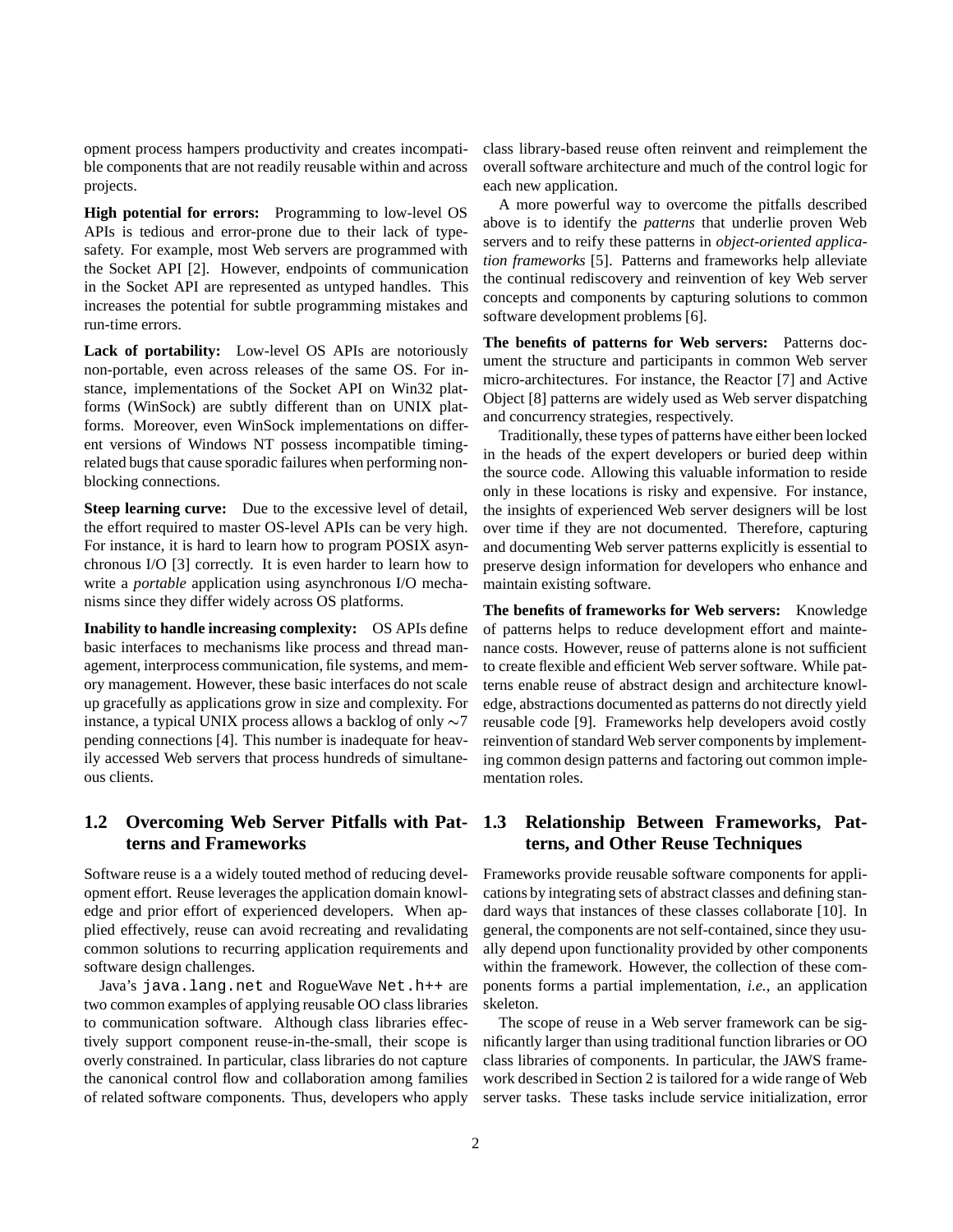handling, flow control, event processing, file caching, concurrency control, and prototype pipelining. It is important to recognize that these tasks are also reusable for many other types of communication software.

In general, frameworks and patterns enhance reuse techniques based on class libraries of components in the following ways.

**Frameworks define "semi-complete" applications that embody domain-specific object structures and functionality:** Class libraries provide a relatively small granularity of reuse. For instance, the classes in Figure 1 are typically low-level, relatively independent, and general-purpose components like Strings, complex numbers, arrays, and bit sets.



Figure 1: Class Library Component Architecture

In contrast, components in a framework collaborate to provide a customizable architectural skeleton for a family of related applications. Complete applications can be composed by inheriting from and/or instantiating framework components. As shown in Figure 2, frameworks reduce the amount of application-specific code since much of the domain-specific processing is factored into generic framework components.

**Frameworks are active and exhibit "inversion of control" at run-time:** Class library components generally behave *passively*. In particular, class library components often perform their processing by borrowing the thread(s) of control from application objects that are "self-directed."

The typical structure and dynamics of applications built with class libraries and components is illustrated in Figure 1. This figure also illustrates how design patterns can help guide the design, implementation, and use of class library components. Note, that the existence of class libraries, while providing tools to solve particular tasks (*e.g.*, establishing a network connection) do not offer explicit guidance to system design.

In contrast to class libraries, components in a framework are more *active*. In particular, they manage the canonical flow of control within an application via event dispatching patterns



Figure 2: Application Framework Component Architecture

like Reactor [7] and Observer [6]. The callback-driven runtime architecture of a framework is shown in Figure 2.

Figure 2 illustrates a key characteristic of a framework: its "inversion of control" at run-time. Inversion of control allows the framework, rather than each application, to determine which set of application-specific methods to invoke in response to external events (such as HTTP connections and data arriving on sockets). As a result, the framework reifies an integrated set of patterns, which are pre-applied into collaborating components. This design reduces the burden for software developers.

In practice, frameworks, class libraries, and components are complementary technologies [5]. Frameworks often utilize class libraries and components internally to simplify the development of the framework. For instance, portions of the JAWS framework use the string and vector containers provided by the C++ Standard Template Library [11] to manage connection maps and other search structures. In addition, applicationspecific callbacks invoked by framework event handlers frequently use class library components to perform basic tasks such as string processing, file management, and numerical analysis.

### **2 The JAWS Web Server Framework**

Figure 3 illustrates the major structural components and design patterns that comprise the JAWS Adaptive Web Server (JAWS) framework. JAWS is designed to allow the customization of various Web server strategies in response to environmental factors. These factors include *static* factors (*e.g.*, number of available CPUs, support for kernel-level threads, and availability of asynchronous I/O in the OS), as well as *dynamic* factors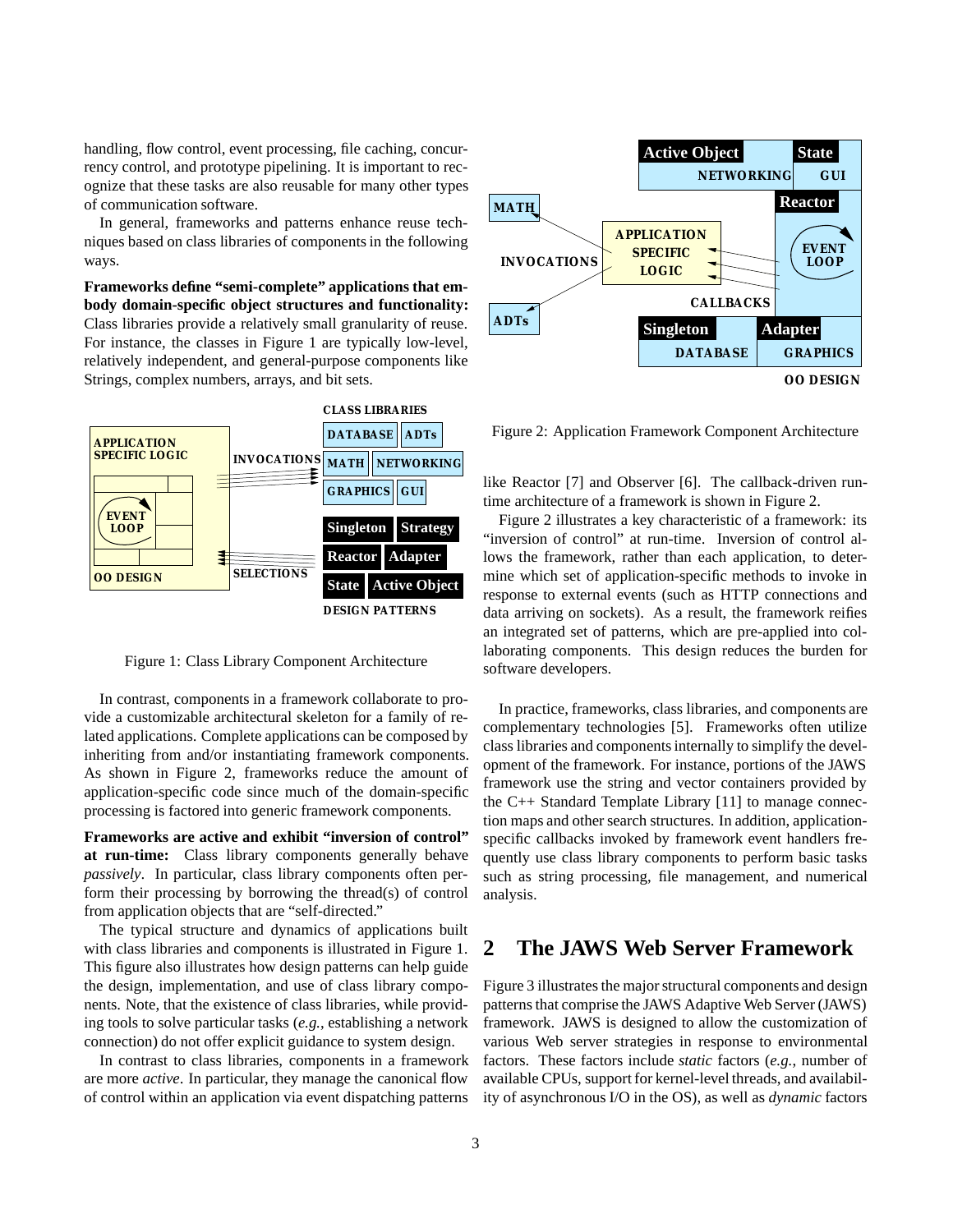

Figure 3: Architectural Overview of the JAWS Framework

(*e.g.*, Web traffic patterns and workload characteristics).

#### **2.1 Components and Patterns in JAWS**

JAWS is structured as a *framework of frameworks*. The overall JAWS framework contains the following components and frameworks: an *Event Dispatcher*, *Concurrency Strategy*, *I/O Strategy*, *Protocol Pipeline*, *Protocol Handlers*, and *Cached Virtual Filesystem*. Each framework is structured as a set of collaborating objects implemented using components in ACE [12]. The collaborations among JAWS components and frameworks are guided by a family of patterns, which are listed along the borders in Figure 3. An outline of the key frameworks, components, and patterns in JAWS is presented below.<sup>1</sup>



Figure 4: Structure of the Acceptor Pattern in JAWS

**Event Dispatcher:** This component is responsible for coordinating JAWS' *Concurrency Strategy* with its *I/O Strategy*. As illustrated in Figure 4, the passive establishment of connection events with Web clients follows the *Acceptor* pattern [13]. New incoming HTTP request events are serviced by a concurrency strategy. As events are processed, they are dispatched to the *Protocol Handler*, which is parameterized by an I/O strategy. JAWS ability to dynamically bind to a particular concurrency strategy and I/O strategy from a range of alternatives follows the *Strategy* pattern [6].



Figure 5: Structure of the Active Object Pattern in JAWS

**Concurrency Strategy:** This framework implements concurrency mechanisms (such as single-threaded, thread-perrequest, or thread pool) that can be selected adaptively at run-time using the *State* pattern [6] or pre-determined at initialization-time. The *Service Configurator* pattern [14] is used to configure a particular concurrency strategy into a Web server at run-time. When concurrency involves multiple threads, the strategy creates protocol handlers that follow the *Active Object* pattern [8]. This is illustrated in Figure 5.

**I/O Strategy:** This framework implements various I/O mechanisms, such as asynchronous, synchronous and reactive I/O. Multiple I/O mechanisms can be used simultaneously. In JAWS, asynchronous I/O is implemented using the *Asynchronous Completion Token* [15] pattern and *Proactor* [16] pattern, as illustrated in Figure 6. Reactive I/O is accomplished through the *Reactor* pattern [7]. Reactive I/O utilizes the *Memento* pattern [6] to capture and externalize the state of a request so that it can be restored at a later time.

**Protocol Handler:** This framework allows system developers to apply the JAWS framework to a variety of Web system applications. A *Protocol Handler* is parameterized by a concurrency strategy and an I/O strategy. These strategies are decoupled from the protocol handler using the *Adapter* [6] pattern. In JAWS, this component implements the parsing and

 $1$ Due to space limitations it is not possible to describe each pattern in detail. The references provide additional information on each pattern mentioned below.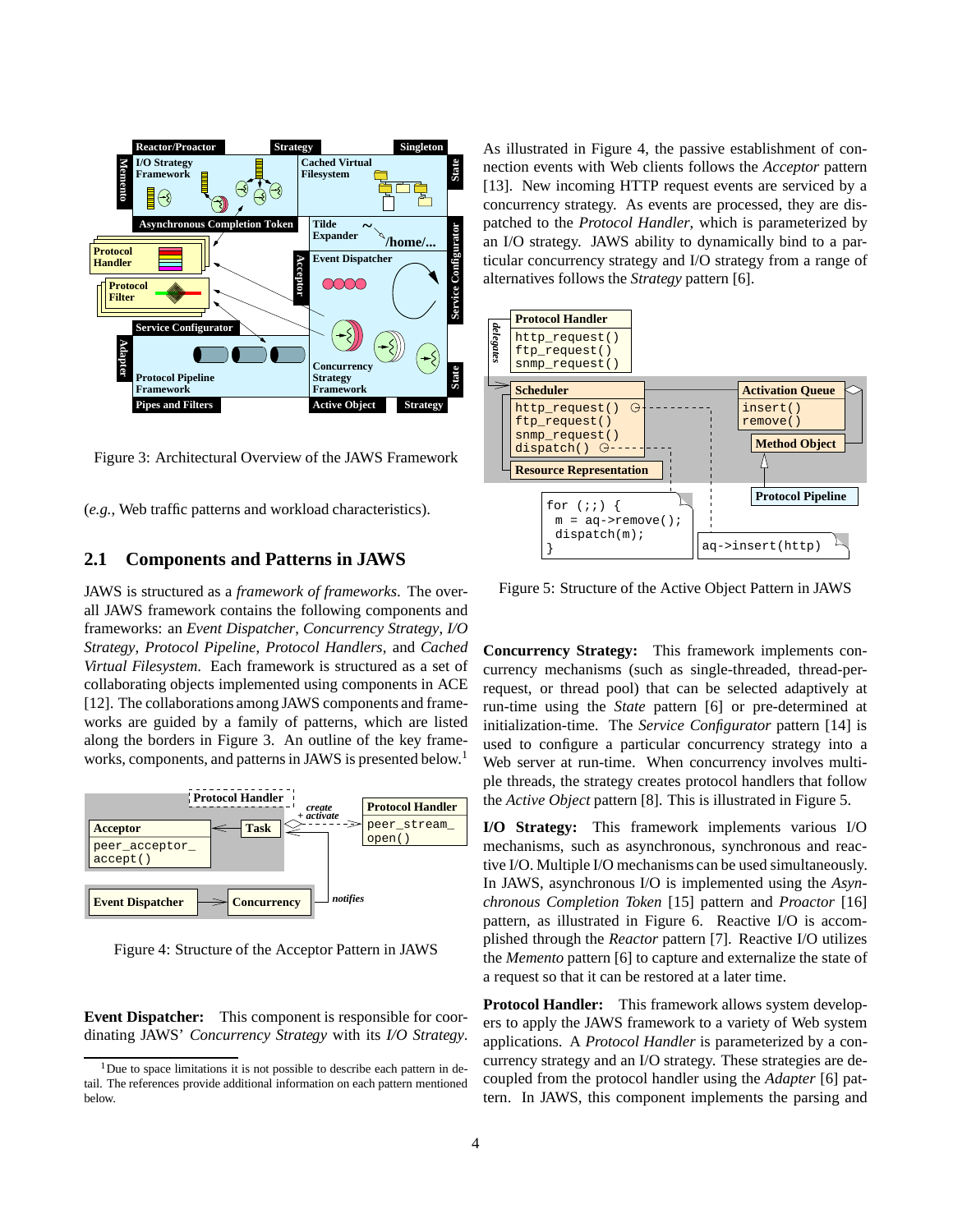

Figure 6: Structure of the Proactor Pattern in JAWS

handling of HTTP/1.0 request methods. The abstraction allows for other protocols (such as HTTP/1.1, DICOM, and SFP [17]) to be incorporated easily into JAWS. To add a new protocol, developers simply write a new *Protocol Handler* implementation, which is then configured into the JAWS framework.

**Protocol Pipeline:** This framework allows filter operations to be incorporated easily with the data being processed by the *Protocol Handler*. This integration is achieved by employing the Adapter pattern. Pipelines follow the *Pipes and Filters* pattern [18] for input processing. Pipeline components can be linked dynamically at run-time using the *Service Configurator* pattern, as shown in Figure 7.

**Cached Virtual Filesystem:** This component improves Web server performance by reducing the overhead of filesystem access. Various caching strategies, such as LRU, LFU, Hinted, and Structured, can be selected following the *Strategy* pattern [6]. This allows different caching strategies to be profiled and selected based on their performance. Moreover, optimal strategies to be configured statically or dynamically using the *Service Configurator* pattern, as shown in Figure 7. The cache for each Web server is instantiated using the *Singleton* pattern [6].

**Tilde Expander:** This component is another cache component that uses a perfect hash table [19] that maps abbreviated user login names  $(e.g., \sim \text{schmidt})$  to user home directories (*e.g.*, /home/cs/faculty/schmidt). When personal Web pages are stored in user home directories, and user directories do not reside in one common root, this component substantially reduces the disk I/O overhead required to access a system user information file, such as /etc/passwd. By virtue of the *Service Configurator* pattern, the Tilde Expander can be unlinked and relinked dynamically into the server when a new user is added to the system.



Figure 7: The Service Configurator Pattern in JAWS

#### **2.2 JAWS Web Server Performance**

Our research [20, 21] demonstrates that it is possible to improve server performance through superior server design (a similar observation was made in [22]). Thus, while a "hardcoded" server, *i.e.*, one that uses fixed concurrency, I/O, and caching strategies, can provide excellent performance, a flexible server framewor like JAWS need necessarily not perform poorly.

Figure 8 below illustrates how the flexible nature of the JAWS framework enables it to adapt from its baseline performance to perform as well as, and in some cases better than, state of the art commercial Web servers produced by Zeus and Netscape. We achieved this level of performance through systematic benchmarking of different configurations of JAWS under different server load conditions. We then selected the combination of features that yielded the best overall performance [21].

### **3 Concluding Remarks**

Computing power and network bandwidth has increased dramatically over the past decade. However, the development of high-performance Web servers has remained expensive and error-prone. Much of the cost and effort stems from the repeated rediscovery and reinvention of fundamental design patterns and framework components. Moreover, the growing heterogeneity of hardware architectures and diversity of OS and network platforms makes it hard to build correct, portable, and efficient Web servers from scratch.

In general, OO application frameworks and patterns help to reduce the cost and improve the quality of communication software [23]. In the context of Web servers, these benefits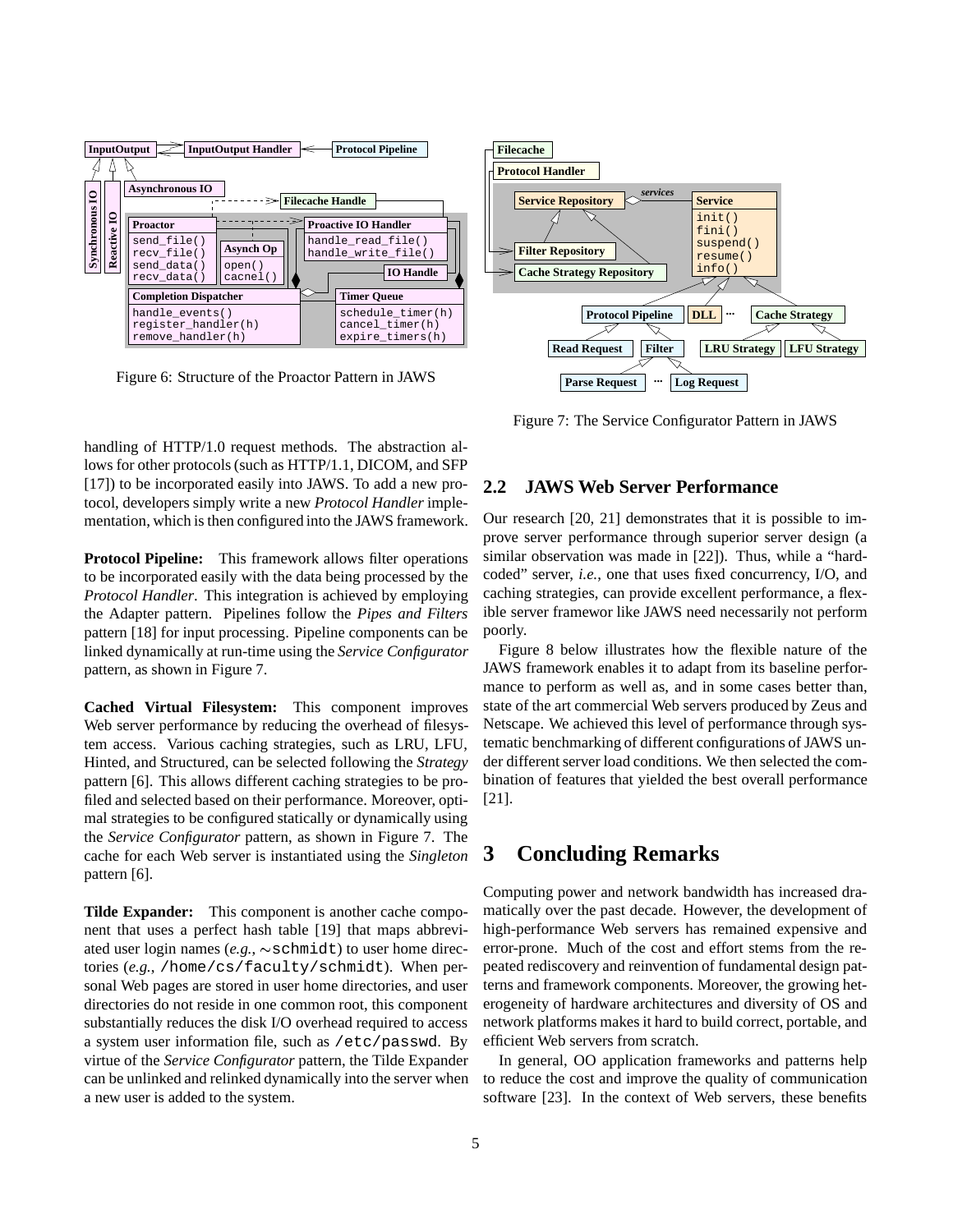

Figure 8: Comparative Performance for JAWS

accrue from leveraging proven software designs and reusable components that can be customized to meet new application requirements.

The JAWS framework described in this article exemplifies how high-performance Web server software development can be simplified and unified. One measure of success of the JAWS framework is illustrated by the fact that it outperforms other commercial and non-commercial Web servers. Commercial Web servers, such as Netscape Enterprise and Zeus, provide excellent performance, but their techniques for doing so remain behind the veils of proprietary software. Free Web servers, such as Apache and PHTTPD, provide good performance but the lack the architectural reuse that the JAWS framework provides.

The JAWS framework is freely available at  $www.cs.wust1.edu/\sim schmidt/ACE.html.$  This URL contains complete source code, documentation, and further technical information on JAWS.

## **References**

- [1] D. C. Schmidt and C. Cleeland, "Applying Patterns to Develop Extensible and Maintainable ORB Middleware," *Communications of the ACM, to appear*, 1998.
- [2] M. K. McKusick, K. Bostic, M. J. Karels, and J. S. Quarterman, *The Design and Implementation of the 4.4BSD Operating System*. Addison Wesley, 1996.
- [3] "Information Technology Portable Operating System Interface (POSIX) – Part 1: System Application: Program Interface (API) [C Language]," 1995.
- [4] W. R. Stevens, *UNIX Network Programming, Second Edition*. Englewood Cliffs, NJ: Prentice Hall, 1997.
- [5] M. E. Fayad and D. C. Schmidt, "Object-Oriented Application Frameworks," *Communications of the ACM*, vol. 40, October 1997.
- [6] E. Gamma, R. Helm, R. Johnson, and J. Vlissides, *Design Patterns: Elements of Reusable Object-Oriented Software*. Reading, MA: Addison-Wesley, 1995.
- [7] D. C. Schmidt, "Reactor: An Object Behavioral Pattern for Concurrent Event Demultiplexing and Event Handler Dispatching," in *Pattern Languages of Program Design* (J. O. Coplien and D. C. Schmidt, eds.), pp. 529–545, Reading, MA: Addison-Wesley, 1995.
- [8] R. G. Lavender and D. C. Schmidt, "Active Object: an Object Behavioral Pattern for Concurrent Programming," in *Pattern Languages of Program Design* (J. O. Coplien, J. Vlissides, and N. Kerth, eds.), Reading, MA: Addison-Wesley, 1996.
- [9] D. C. Schmidt, "Experience Using Design Patterns to Develop Reuseable Object-Oriented Communication Software," *Communications of the ACM (Special Issue on Object-Oriented Experiences)*, vol. 38, October 1995.
- [10] R. Johnson, "Frameworks = Patterns + Components," *Communications of the ACM*, vol. 40, Oct. 1997.
- [11] A. Stepanov and M. Lee, "The Standard Template Library," Tech. Rep. HPL-94-34, Hewlett-Packard Laboratories, April 1994.
- [12] D. C. Schmidt, "ACE: an Object-Oriented Framework for Developing Distributed Applications," in *Proceedings of the* <sup>6</sup> th *USENIX C++ Technical Conference*, (Cambridge, Massachusetts), USENIX Association, April 1994.
- [13] D. C. Schmidt, "Acceptor and Connector: Design Patterns for Initializing Communication Services," in *Pattern Languages of Program Design* (R. Martin, F. Buschmann, and D. Riehle, eds.), Reading, MA: Addison-Wesley, 1997.
- [14] P. Jain and D. C. Schmidt, "Service Configurator: A Pattern for Dynamic Configuration of Services," in *Proceedings of the* <sup>3</sup> rd *Conference on Object-Oriented Technologies and Systems*, USENIX, June 1997.
- [15] I. Pyarali, T. H. Harrison, and D. C. Schmidt, "Asynchronous Completion Token: an Object Behavioral Pattern for Efficient Asynchronous Event Handling," in *Pattern Languages of Program Design* (R. Martin, F. Buschmann, and D. Riehle, eds.), Reading, MA: Addison-Wesley, 1997.
- [16] T. Harrison, I. Pyarali, D. C. Schmidt, and T. Jordan, "Proactor – An Object Behavioral Pattern for Dispatching Asynchronous Event Handlers," in *The* 4<sup>th</sup> Pattern Languages of *Programming Conference (Washington University technical report #WUCS-97-34)*, September 1997.